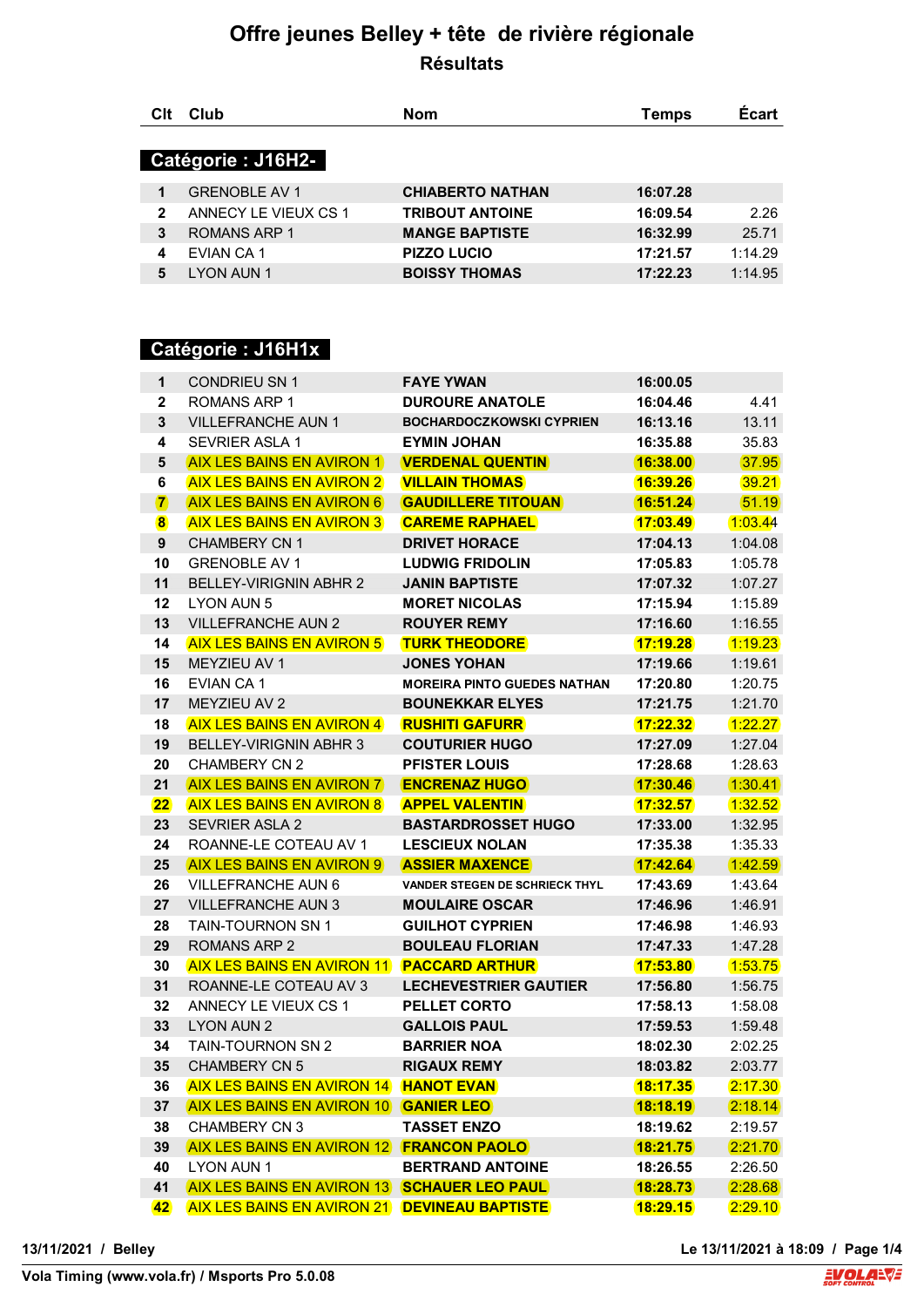#### **Offre jeunes Belley + tête de rivière régionale Résultats**

| Clt | Club                              | <b>Nom</b>                     | <b>Temps</b> | <b>Ecart</b> |
|-----|-----------------------------------|--------------------------------|--------------|--------------|
| 43  | <b>BELLEY-VIRIGNIN ABHR 1</b>     | <b>SCHULZE LOIC</b>            | 18:30.20     | 2:30.15      |
| 44  | <b>MEYZIEU AV 4</b>               | <b>VITALE ANTHONY</b>          | 18:33.48     | 2:33.43      |
| 45  | <b>VILLEFRANCHE AUN 5</b>         | <b>RUET CORENTIN</b>           | 18:35.52     | 2:35.47      |
| 46  | <b>LYON AUN 4</b>                 | <b>TOCNY SULLYVAN</b>          | 18:46.23     | 2:46.18      |
| 47  | <b>VILLEFRANCHE AUN 4</b>         | <b>POIREL TOM</b>              | 18:55.26     | 2:55.21      |
| 48  | <b>MEYZIEU AV 5</b>               | <b>DESMOLLES GABIN</b>         | 19:01.67     | 3:01.62      |
| 49  | <b>CHAMBERY CN 4</b>              | <b>MEDANE PERINET KILLIAN</b>  | 19:04.31     | 3:04.26      |
| 50  | <b>CONDRIEU SN 2</b>              | <b>BASTIN SIMON</b>            | 19:05.96     | 3:05.91      |
| 51  | ROANNE-LE COTEAU AV 2             | <b>BIENDEL ROMEO</b>           | 19:15.87     | 3:15.82      |
| 52  | CHAMBERY CN 7                     | <b>SIX TITOUAN</b>             | 19:19.52     | 3:19.47      |
| 53  | <b>MEYZIEU AV 3</b>               | <b>GUIGAL PIERRE-MALO</b>      | 19:21.16     | 3:21.11      |
| 54  | <b>VILLEFRANCHE AUN 7</b>         | <b>PAUT THOMAS</b>             | 19:26.07     | 3:26.02      |
| 55  | <b>AIX LES BAINS EN AVIRON 17</b> | <b>JULIEN-DODSWORTH THEO</b>   | 19:28.72     | 3:28.67      |
| 56  | <b>CHAMBERY CN 9</b>              | EL HADEUF CÔME                 | 19:32.39     | 3:32.34      |
| 57  | <b>VILLEFRANCHE AUN 8</b>         | <b>DUFOSSE LEO</b>             | 19:33.83     | 3:33.78      |
| 58  | CHAMBERY CN 6                     | <b>LATHOUD REMI</b>            | 19:47.21     | 3:47.16      |
| 59  | <b>AIX LES BAINS EN AVIRON 16</b> | <b>GAILLET NOHAN</b>           | 20:03.57     | 4:03.52      |
| 60  | <b>CHAMBERY CN 8</b>              | <b>ROCHE JULIAN</b>            | 20:05.92     | 4:05.87      |
| 61  | <b>ROMANS ARP 3</b>               | <b>DUPONT ARNAUD</b>           | 20:11.43     | 4:11.38      |
| 62  | AIX I FS BAINS FN AVIRON 15       | <b>FONTANEL ARTHUR</b>         | 20:19.06     | 4:19.01      |
| 63  | ROANNE-LE COTEAU AV 4             | <b>MARCHI GABRIELE</b>         | 20:24.66     | 4:24.61      |
| 64  | <b>AIX LES BAINS EN AVIRON 19</b> | <b>MASSON THEO</b>             | 20:46.29     | 4:46.24      |
| 65  | <b>AIX LES BAINS EN AVIRON 18</b> | <b>JOLY MARCO</b>              | 21:14.85     | 5:14.80      |
| 66  | <b>AIX LES BAINS EN AVIRON 20</b> | <b>CREGO ESTEBAN</b>           | 22:56.65     | 6:56.60      |
| 67  | ROANNE-LE COTEAU AV 5             | <b>SAINT PIERRE CONSTANTIN</b> | 23:38.01     | 7:37.96      |
| 68  | <b>LYON AUN 3</b>                 | <b>ZANETTI ERWAN</b>           | 25:21.81     | 9:21.76      |

### **Catégorie : J14F8x+**

| AIGUEBELETTE ACL 1               | <b>TOMPA MARGAUX</b>    | 12:43.38 |         |
|----------------------------------|-------------------------|----------|---------|
| BELLEY-VIRIGNIN ABHR 1           | <b>MICHAUD JADE</b>     | 12:45.61 | 2.23    |
| <b>AIX LES BAINS EN AVIRON 1</b> | DEILLON LAURANE         | 12:45.94 | 2.56    |
| ANNECY LE VIEUX CS 1             | <b>CHARLES JULIETTE</b> | 14:21.28 | 1:37.90 |

#### **Catégorie : J14F4x+**

| SFVRIFR ASI A 1                  | <b>LEPRETRE EVA</b>    | 12:53.27 |         |
|----------------------------------|------------------------|----------|---------|
| BELLEY-VIRIGNIN ABHR 1           | RAVET MAFI             | 15:59.25 | 3.0598  |
| BELLEY-VIRIGNIN ABHR 2           | <b>BRUSSEY ELIOTTE</b> | 16:56.39 | 4:03.12 |
| <b>AIX LES BAINS EN AVIRON 1</b> | <b>DUCLENNIE</b>       | 18:04.13 | 5.1086  |

#### **Catégorie : J14F4Yx+**

| SEVRIER ASI A 1           | <b>MOREL ELISE</b>   | 16:16.65 |  |
|---------------------------|----------------------|----------|--|
| AIX LES BAINS EN AVIRON 1 | <b>BOURY CAMILLE</b> |          |  |

### **Catégorie : J16F2-**

ANNECY LE VIEUX CS 1 **OLIVIER LOUISE 20:32.95**

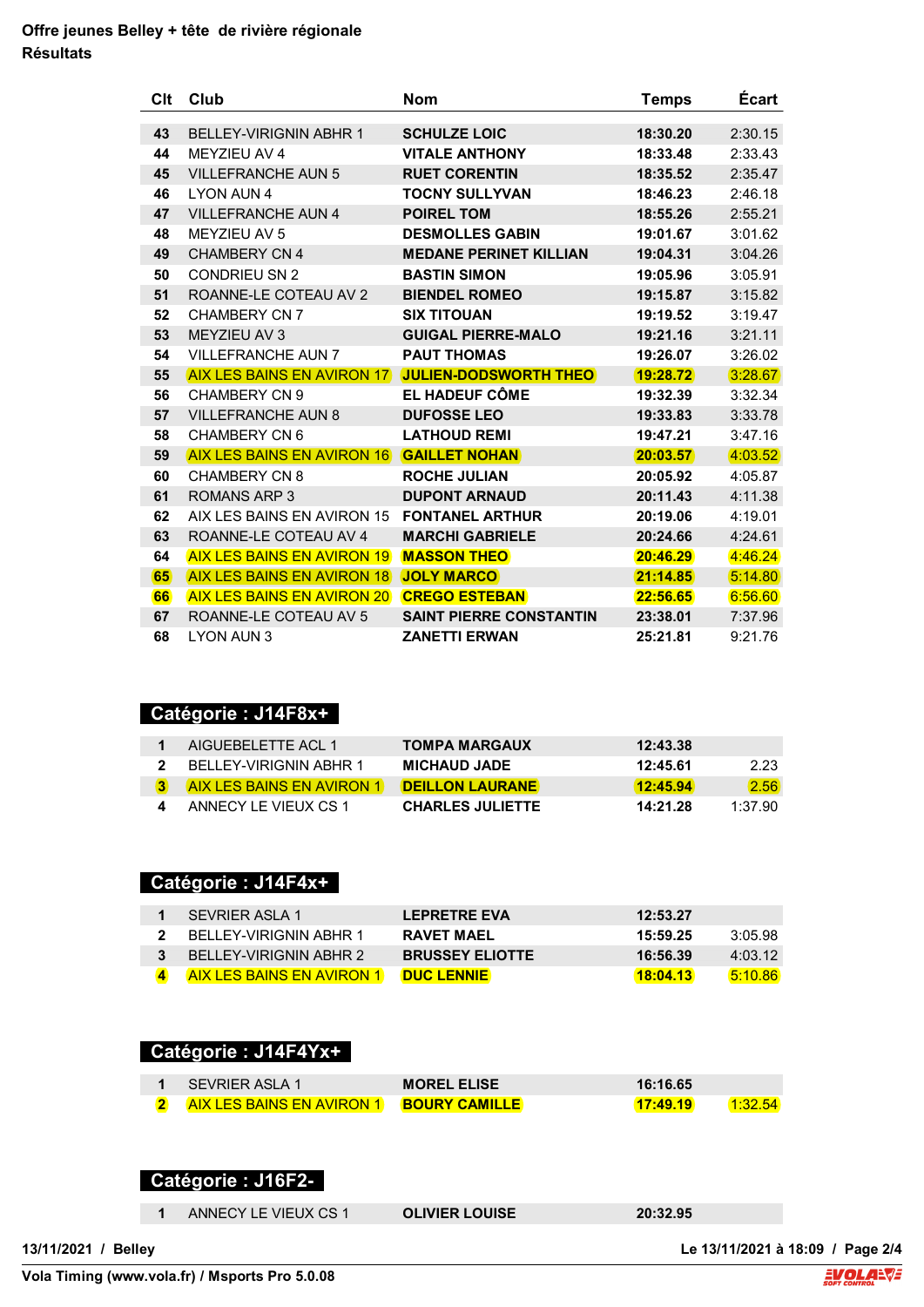| Clt                     | Club                             | <b>Nom</b>                       | <b>Temps</b> | Écart   |
|-------------------------|----------------------------------|----------------------------------|--------------|---------|
|                         |                                  |                                  |              |         |
|                         | <b>Catégorie: J16F1x</b>         |                                  |              |         |
| $\overline{\mathbf{1}}$ | <b>AIX LES BAINS EN AVIRON 1</b> | <b>FUVEL BETTY</b>               | 18:30.24     |         |
| $\overline{\mathbf{2}}$ | <b>AIX LES BAINS EN AVIRON 2</b> | <b>BRUN CLEMENTINE</b>           | 19:03.41     | 33.17   |
| 3                       | <b>SEVRIER ASLA 1</b>            | <b>MULLER COLINE</b>             | 19:17.47     | 47.23   |
| 4                       | <b>ROMANS ARP 1</b>              | <b>EYBERT - PRUDHOMME JEANNE</b> | 19:22.65     | 52.41   |
| 5                       | <b>SEVRIER ASLA 2</b>            | <b>TRIQUET ROSE</b>              | 19:35.65     | 1:05.41 |
| 6                       | <b>SEVRIER ASLA 3</b>            | <b>TAILLANDIER ELEA</b>          | 19:38.79     | 1:08.55 |
| $\overline{7}$          | <b>GRENOBLE AV 1</b>             | <b>PARMENTIER MARGOT</b>         | 19:42.38     | 1:12.14 |
| 8                       | <b>VILLEFRANCHE AUN 1</b>        | <b>CINIER CHLOE</b>              | 19:42.88     | 1:12.64 |
| 9                       | ANNECY LE VIEUX CS 1             | <b>PARACUELLOS JADE</b>          | 19:52.56     | 1:22.32 |
| 10                      | <b>VILLEFRANCHE AUN 2</b>        | <b>MATHEY CONSTANCE</b>          | 19:53.57     | 1:23.33 |
| 11                      | MEYZIEU AV 1                     | <b>LETERME MAELYSSE</b>          | 19:54.07     | 1:23.83 |
| 12                      | <b>GRENOBLE AV 2</b>             | <b>VILLARD EMILIEJEANNE</b>      | 19:58.55     | 1:28.31 |
| 13                      | <b>GRENOBLE AV 4</b>             | <b>MATHON JULIE</b>              | 20:01.99     | 1:31.75 |
| 14                      | <b>CHAMBERY CN 7</b>             | <b>ZANELLATO LOANE</b>           | 20:15.30     | 1:45.06 |
| 15                      | <b>CHAMBERY CN 1</b>             | <b>PEYRET MAILYS</b>             | 20:20.69     | 1:50.45 |
| 16                      | <b>VILLEFRANCHE AUN 3</b>        | <b>GRAY RAPHAELLE</b>            | 20:27.45     | 1:57.21 |
| 17                      | <b>TAIN-TOURNON SN 2</b>         | <b>DOLLAT LUNA</b>               | 20:34.15     | 2:03.91 |
| 18                      | <b>AIX LES BAINS EN AVIRON 3</b> | <b>BERGER ELOISE</b>             | 20:36.19     | 2:05.95 |
| 19                      | <b>CHAMBERY CN 5</b>             | <b>PHILIFERT EVA</b>             | 20:36.58     | 2:06.34 |
| 20                      | <b>GRENOBLE AV 3</b>             | <b>SOUIADI SARAH</b>             | 20:49.48     | 2:19.24 |
| 21                      | <b>CHAMBERY CN 11</b>            | <b>MICHELET MANON</b>            | 20:59.85     | 2:29.61 |
| 22                      | TAIN-TOURNON SN 1                | <b>GUILLOU ANGIE</b>             | 21:19.84     | 2:49.60 |
| 23                      | <b>CHAMBERY CN 8</b>             | <b>LISKOWITCH LENA</b>           | 21:22.87     | 2:52.63 |
| 24                      | CHAMBERY CN 6                    | <b>AUDU INES</b>                 | 22:33.31     | 4:03.07 |
| 25                      | <b>CHAMBERY CN 10</b>            | <b>DROGUET--FAVEREAU AGATHE</b>  | 23:02.98     | 4:32.74 |
| 26                      | <b>CHAMBERY CN 3</b>             | <b>GENIX CHAUSSE NAÏA</b>        | 23:17.77     | 4:47.53 |
| 27                      | <b>CHAMBERY CN 4</b>             | <b>MONTORO INGLES LILY</b>       | 24:19.15     | 5:48.91 |
| 28                      | <b>CHAMBERY CN 12</b>            | <b>SARI SIRINE</b>               | 26:00.78     | 7:30.54 |

# **Catégorie : J14H8x+**

| <b>AIX LES BAINS EN AVIRON 1 GERARD LOUKA</b>    |                                       | (12:09.88) |          |
|--------------------------------------------------|---------------------------------------|------------|----------|
| AIGUEBELETTE ACL 1                               | <b>MICCI DE BRUGES MONTGOMERY THI</b> | 12:14.23   | 4.35     |
| <b>AIX LES BAINS EN AVIRON 2 MASSON BENJAMIN</b> |                                       | 16:26.12   | 4.16, 24 |

# **Catégorie : J14H4x+**

|              | <b>SEVRIER ASLA 1</b>  | <b>DUMOLARD CYPRIEN</b>        | 12:09.14 |         |
|--------------|------------------------|--------------------------------|----------|---------|
| $\mathbf{2}$ | BELLEY-VIRIGNIN ABHR 1 | <b>PERNOUD LOAN</b>            | 12:15.16 | 6.02    |
| 3            | MEYZIEU AV 1           | <b>CHATELARD OSCAR</b>         | 12:58.30 | 49.16   |
| 4            | EVIAN CA 1             | <b>DAVID RAPHAEL</b>           | 13:26.86 | 1:17.72 |
| 5            | <b>LYON AUN 1</b>      | <b>BOUTIN GUSTAVE</b>          | 13:37.34 | 1:28.20 |
| 6            | ANNECY LE VIEUX CS 1   | <b>DIVOY HUGO</b>              | 13:53.46 | 1:44.32 |
|              | AIGUEBELETTE ACL 1     | <b>RIQUOIR MAXENCE</b>         | 14:21.82 | 2:12.68 |
| 8            | AIGUEBELETTE ACL 2     | <b>CANTAT-GUGLIELMACCI LEO</b> | 14:44.77 | 2:35.63 |

**13/11/2021 / Belley Le 13/11/2021 à 18:09 / Page 3/4**



I